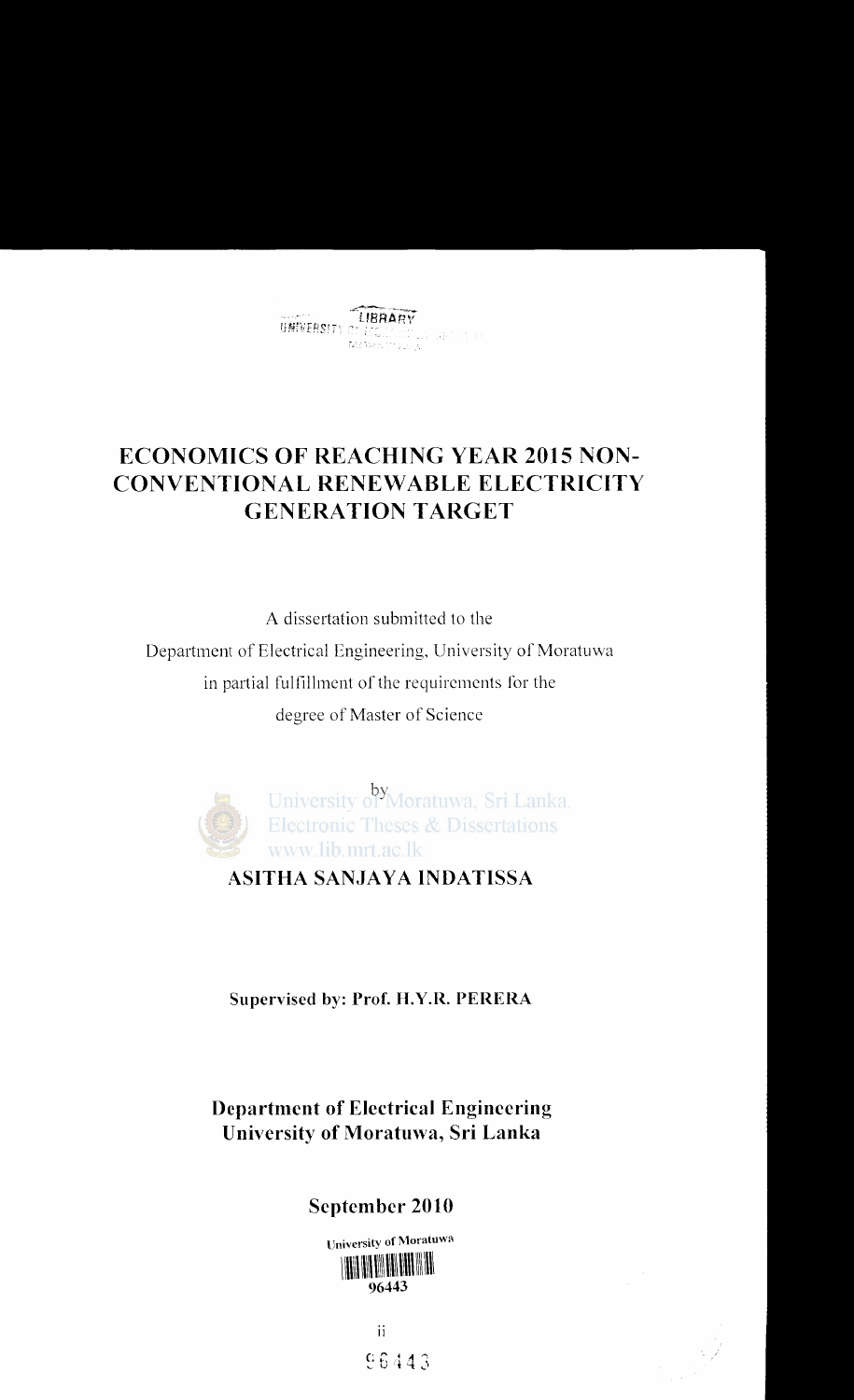#### **DECLARATION**

The work submitted in this dissertation is the result of my own investigation, except where otherwise stated.

It has not already been accepted for any degree, and is also not being concurrently submitted for any other degree.



I endorse the declaration by the candidate.

Professor.H.Y.R. Perera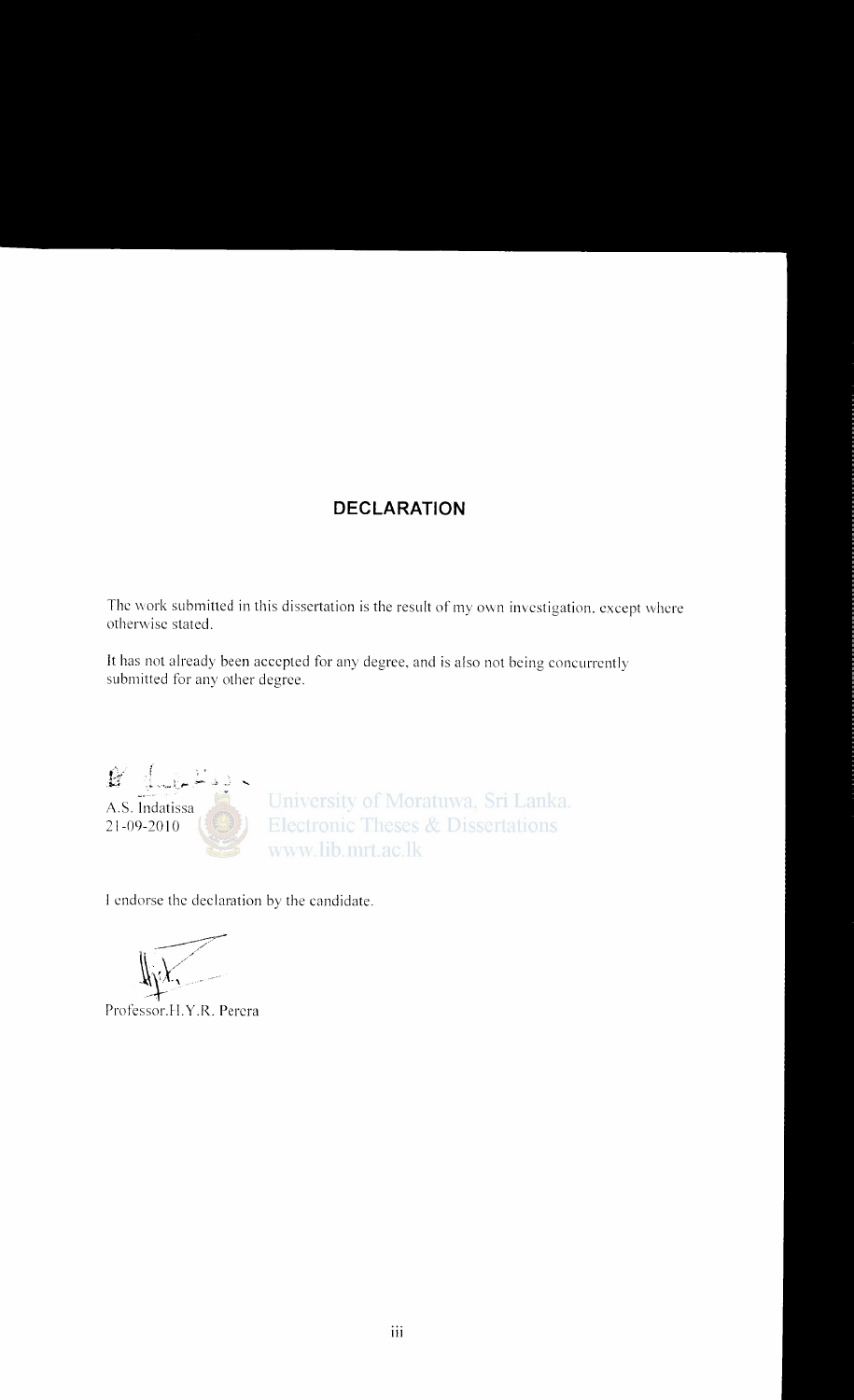### **Contents**

| 1              |                                                                 |                                                               |  |  |  |
|----------------|-----------------------------------------------------------------|---------------------------------------------------------------|--|--|--|
| 1.1            |                                                                 |                                                               |  |  |  |
| 1.2            |                                                                 |                                                               |  |  |  |
| 1.3            |                                                                 |                                                               |  |  |  |
| 1.4            | Current status of Non conventional renewable power generation 3 |                                                               |  |  |  |
| 1.5            |                                                                 |                                                               |  |  |  |
| 1.6            |                                                                 |                                                               |  |  |  |
| 1.7            |                                                                 |                                                               |  |  |  |
| 1.8            |                                                                 |                                                               |  |  |  |
| 1.9            |                                                                 |                                                               |  |  |  |
| 1.10           |                                                                 |                                                               |  |  |  |
| 1.11           |                                                                 |                                                               |  |  |  |
| 1.12           |                                                                 |                                                               |  |  |  |
| 1.13           |                                                                 |                                                               |  |  |  |
| 1.14           |                                                                 |                                                               |  |  |  |
| $\overline{2}$ |                                                                 |                                                               |  |  |  |
| 2.1            |                                                                 |                                                               |  |  |  |
|                |                                                                 | 2.1.1 Assumptions in Avoided Cost Calculation Methodology 10  |  |  |  |
|                | 2.1.2                                                           |                                                               |  |  |  |
|                | 2.1.3                                                           |                                                               |  |  |  |
|                | 2.1.4                                                           |                                                               |  |  |  |
| 2.2            |                                                                 |                                                               |  |  |  |
| 2.3            |                                                                 |                                                               |  |  |  |
|                | 2.3.1                                                           |                                                               |  |  |  |
| 2.3.2          |                                                                 |                                                               |  |  |  |
|                | 2.3.3                                                           | Dependence of Avoided Cost on Expected Renewable Generation24 |  |  |  |
| 2.3.4          |                                                                 |                                                               |  |  |  |

page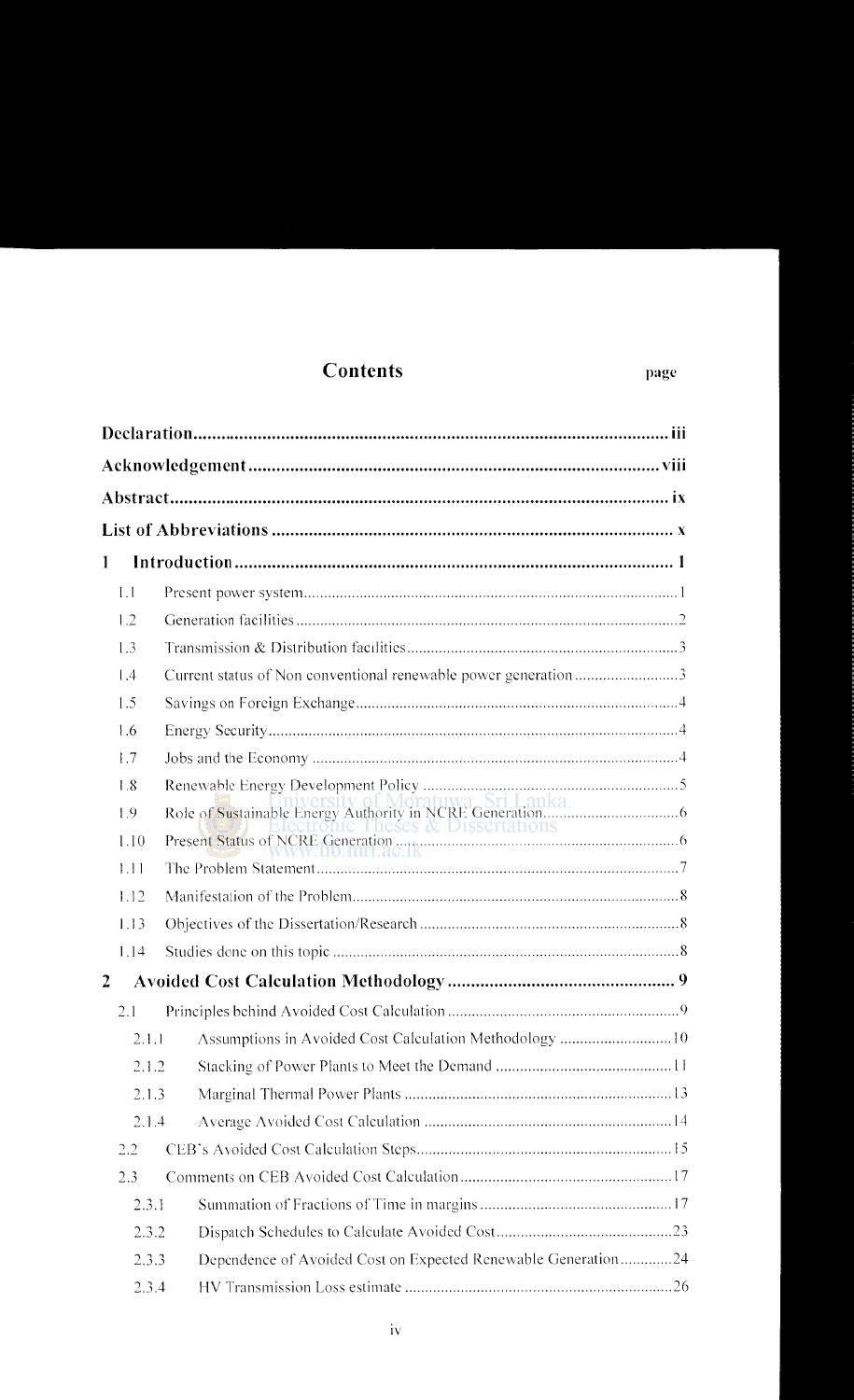| 2.3.5                   |                                                                            |
|-------------------------|----------------------------------------------------------------------------|
| 2.3.6                   | Calculation of avoided cost of individual thermal power plants 27          |
| 2.4                     |                                                                            |
| 2.5                     |                                                                            |
| 2.5.1                   |                                                                            |
| 2.5.2                   |                                                                            |
| 2.5.3                   |                                                                            |
| 2.5.4                   |                                                                            |
| $\mathbf{3}$            |                                                                            |
| 3.1                     |                                                                            |
| 3.2                     |                                                                            |
| 3.2.1                   |                                                                            |
| 3.2.2                   |                                                                            |
| 3.2.3                   |                                                                            |
| 3.3                     |                                                                            |
| 3.3.1                   |                                                                            |
| 3.4                     |                                                                            |
|                         |                                                                            |
| 3.4.1                   |                                                                            |
| 3.4.2                   |                                                                            |
| 3.4.3                   |                                                                            |
| 3.4.4                   |                                                                            |
| $\overline{\mathbf{4}}$ |                                                                            |
| 4.1                     |                                                                            |
|                         |                                                                            |
|                         | $APPENDIX - A$ : Summary of Published CEB Avoided Calculation for 2008  68 |
|                         | APPENDIX - B: SEA's Cost Based Tariff Announcement on April 2009  71       |

#### **List of Tables**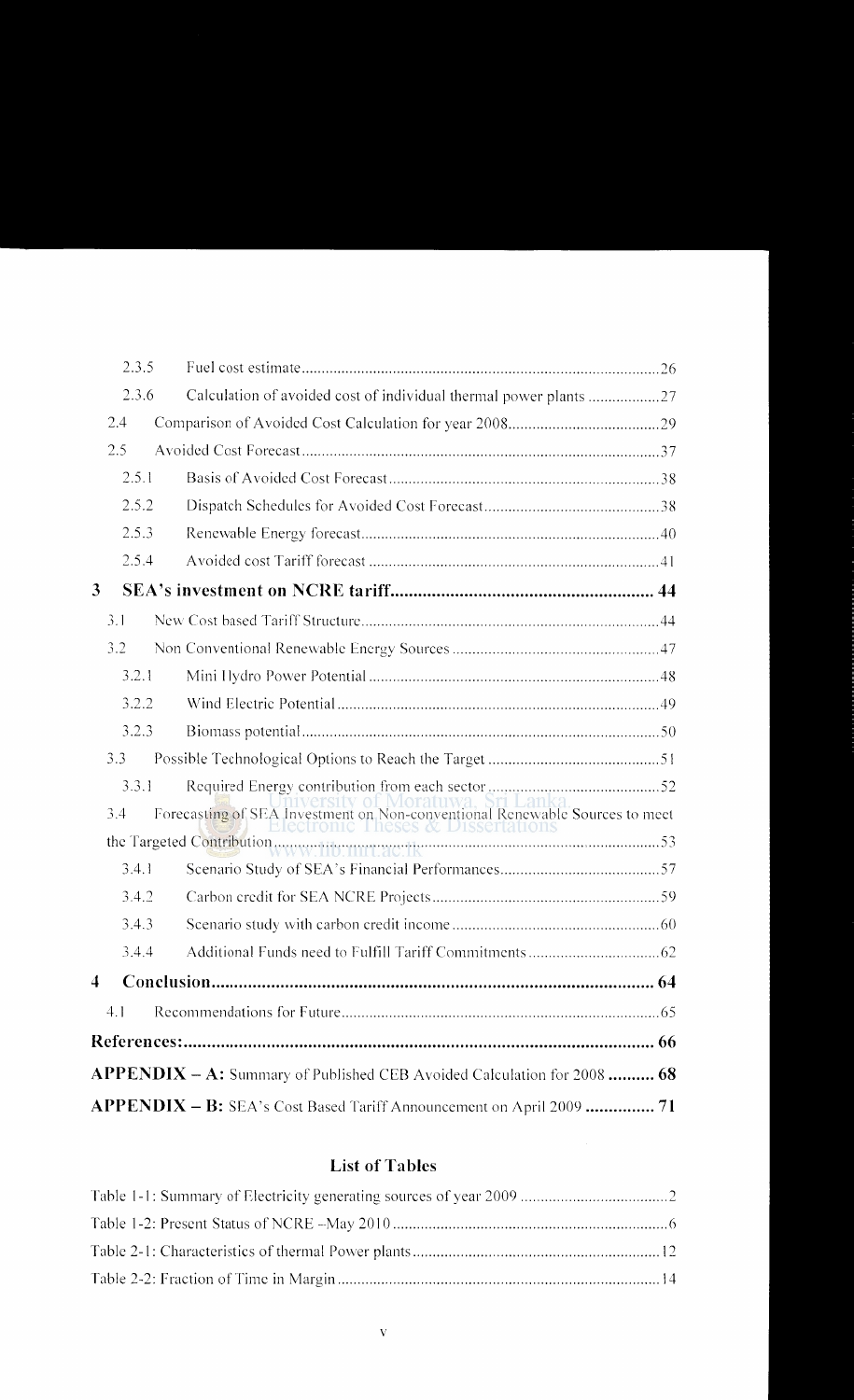| Table 2-4: Plant Maximum to Minimum Ratios during a Typical Day (31 <sup>st</sup> July 2008) 19 |  |  |  |  |  |  |
|-------------------------------------------------------------------------------------------------|--|--|--|--|--|--|
|                                                                                                 |  |  |  |  |  |  |
|                                                                                                 |  |  |  |  |  |  |
| Table 2-7: Comparison of Avoided Cost with and without Renewable Dispatch Schedules             |  |  |  |  |  |  |
|                                                                                                 |  |  |  |  |  |  |
| Table 2-8: Comparison of CEB, Individual Avoided Cost with Estimated Values27                   |  |  |  |  |  |  |
| Table 2-9: Comparison of Avoided Cost Calculation Methodology for AES and GT7 Plants            |  |  |  |  |  |  |
|                                                                                                 |  |  |  |  |  |  |
| Table 2-10: Fuel Prices for year 2008 Calculations (CEB fuel purchasing rate from CPC on        |  |  |  |  |  |  |
|                                                                                                 |  |  |  |  |  |  |
| Table 2-11: Avoided Cost of Thermal Unit from Each Thermal Plant for year 200831                |  |  |  |  |  |  |
|                                                                                                 |  |  |  |  |  |  |
| Table 2-13: Summary of Avoided Cost Calculated for 2008 with METRO Energy Balance               |  |  |  |  |  |  |
|                                                                                                 |  |  |  |  |  |  |
| Table 2-14: Summary of Avoided Cost Calculated for 2008 with WASP Energy Balance                |  |  |  |  |  |  |
| (with 2005 and 2008 LGEP)University of Moratuwa, Sri Lanka.                                     |  |  |  |  |  |  |
| Table 2-15: Summary of Avoided Cost Calculation Results for Year 2008 34                        |  |  |  |  |  |  |
| Table 2-16: Comparison of Avoided Cost Calculation Results with Apparent and Effective          |  |  |  |  |  |  |
|                                                                                                 |  |  |  |  |  |  |
| Table 2-17: Comparison of Avoided Cost Tariff with Apparent and Effective Plant Factors         |  |  |  |  |  |  |
|                                                                                                 |  |  |  |  |  |  |
|                                                                                                 |  |  |  |  |  |  |
|                                                                                                 |  |  |  |  |  |  |
| Table 2-20: Summary of Avoided Cost Calculation for 2020 with September 2010 Fuel               |  |  |  |  |  |  |
|                                                                                                 |  |  |  |  |  |  |
| Table 2-21: Projected Avoided Cost Tariff with Sep 2008, Mar 2009 and Sep 2010 fuel             |  |  |  |  |  |  |
|                                                                                                 |  |  |  |  |  |  |
|                                                                                                 |  |  |  |  |  |  |
|                                                                                                 |  |  |  |  |  |  |
| Table 3-3: SEA, 3 - Tier SPP Tariff under Constant Terms (0% escalation) 46                     |  |  |  |  |  |  |
| Table 3-4: Possible addition of NCRE plants to reach envisaged generation by 2015 52            |  |  |  |  |  |  |
| Table 3-5: Required Additional Energy Contribution from each Sector52                           |  |  |  |  |  |  |
| Table 3-6: Possible NCRE Combination comes under SEA's Tariff Structure 53                      |  |  |  |  |  |  |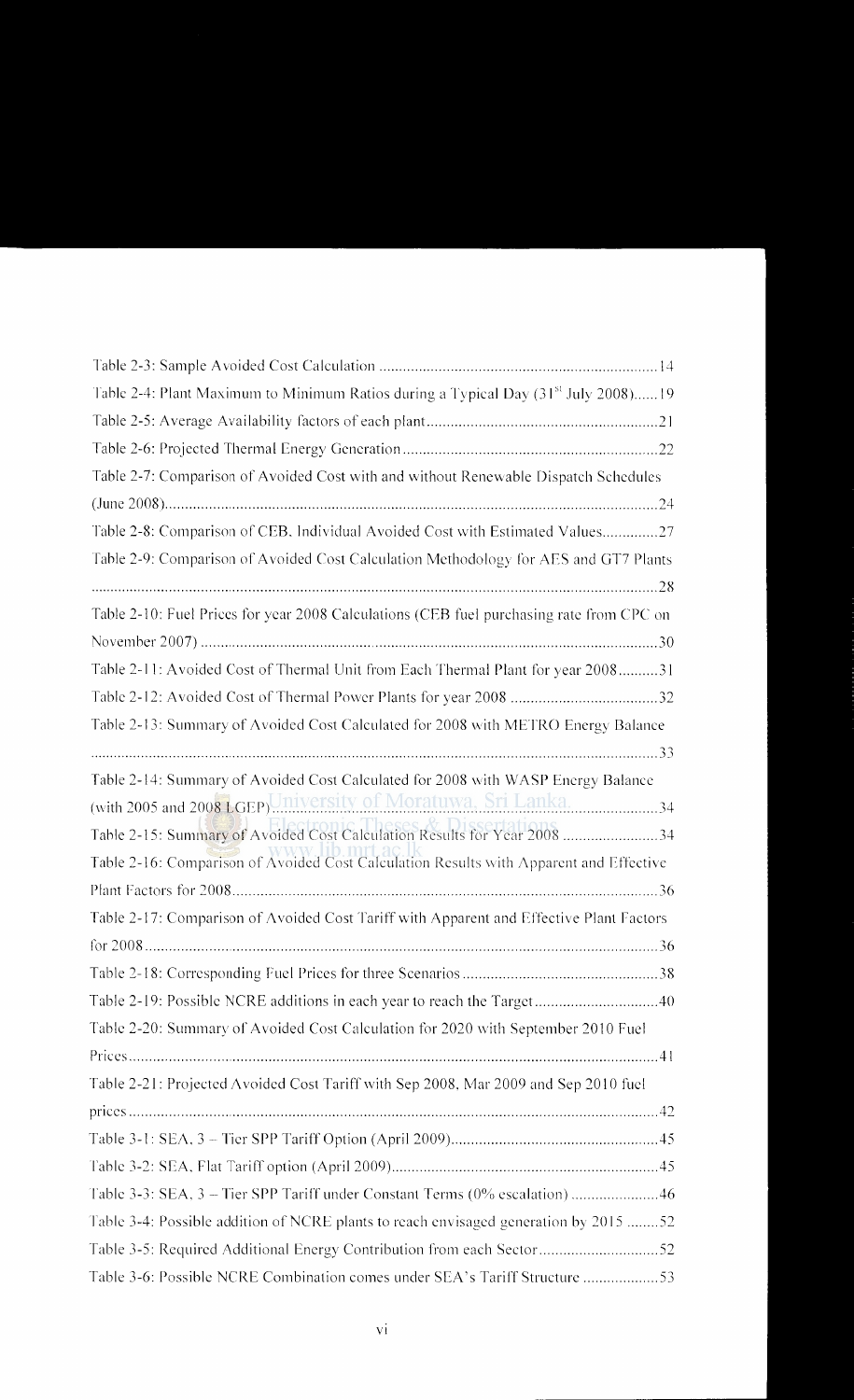| Table 3-7: Comparison of Average Source based Tariff and Forecasted Avoided Cost Tariff |  |  |  |
|-----------------------------------------------------------------------------------------|--|--|--|
|                                                                                         |  |  |  |
| Table 3-8: Net Income Calculation Summary of SEA with Sep. 2010 Fuel Prices and 2005    |  |  |  |
|                                                                                         |  |  |  |
| Table 3-9 : Summary of Net Revenue of SEA, without Carbon Credit in Different           |  |  |  |
|                                                                                         |  |  |  |
| Table 3-10: Summary of Net Revenuc of SEA, with Carbon Credit in Different Scenarios61  |  |  |  |
|                                                                                         |  |  |  |

## **List of Figures**

| Figure 2-4: Daily Generation Curve on 31st July 2008                                       |
|--------------------------------------------------------------------------------------------|
| Figure 2-5: Reduction of Thermal Generation due to Renewable Energy at Average             |
|                                                                                            |
|                                                                                            |
| Figure 3-1: Tariff projection as per SEA, 3 – tier option under constant terms 46          |
| Figure 3-2: SEA's NPV of net income variation with crude oil prices in different scenarios |
|                                                                                            |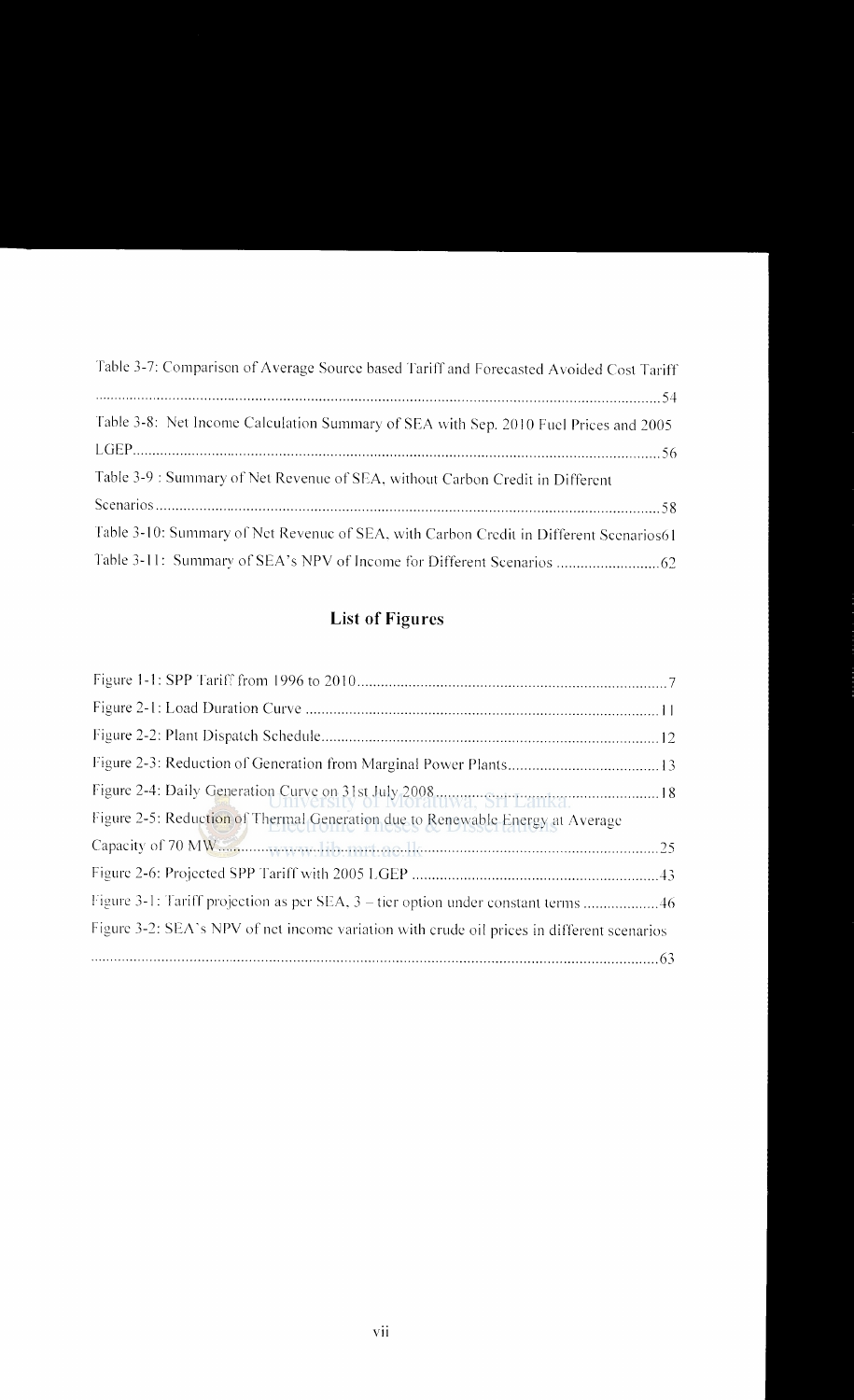#### **Acknowledgement**

Many thanks arc due to my supervisors. Professor. **li.Y.R** Perera and Dr. Thilak Siyambalapitiya for their great insights. perspectives and specially the patience they exercised with my shortcomings and the guidance they gave thereafter. My sincere thanks go to present Head of Electrical Engineering Department Dr.J.P. Karunadasa and all faculty lecturers at Electrical Engineering Department along with the excellent panel of visiting lecturers. especially Dr. Lanka Udavvattha, Dr.Narendra de Silva. for their guidance and support throughout the study course.

I would also like to thank CEB Engineers in System Control Centre, Private Power Purchase Branch and Generation Planning Branch. and Engineers in Sustainable Energy Authority. who helped me in collecting information.

# University of Moratuwa, Sri Lanka.

Further, I am greatly appreciative to my batch-mates who were great inspiration to me and who encouraged me and who worked as a team to get through this tough task of reading for M.Sc.

Last but not the least I would like to thank my loving family, for their great encouragement received throughout to finish this task with a success note.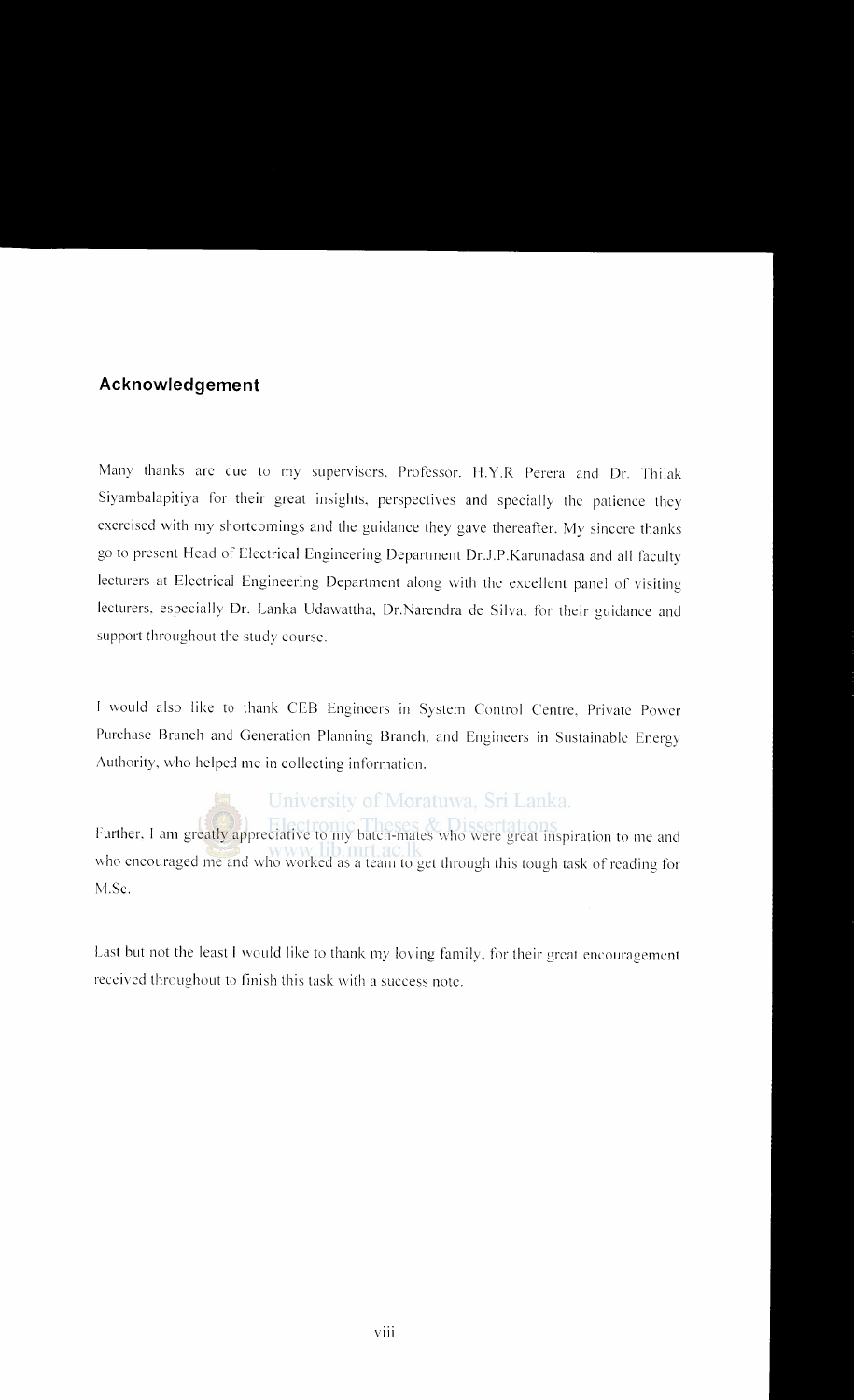#### **Abstract**

As per 2008 National Energy Policy, it is envisaged to reach 10% of electricity energy generation by end of year 2015 from Non-Conventional Renewable Electricity (NCRE) generation sources. As per generation data, NCRE projects have generated around 525 GWh of electric energy during 2009. To reach this envisaged amount by end of year 2015, total annual NCRE contribution has to be increased to 1700 GWh as per year 2005 and 2008 Long-Term Generation Expansion Plan (LTGEP) demand predictions.

To encourage more private investments on NCRE resources for grid connected power generation, Sustainable Energy Authority (SEA) has introduced cost based and source specific tariff system. However, when implementing this new tariff structure. SEA has to subsidize this new tariff system since its tariff is higher than present CEB avoided cost tariff especially during initial years of operation.

In this study. present CEB avoided cost calculation methodology has been reviewed to reflect more realistic avoided cost as per Small Power Purchase Agreement (SPPA) guidelines. With proposed modifications to the present methodology of avoided cost calculation, avoided cost of CEB has been forecasted for until year 2020 based on data available in LTGEPs. Also based on the identified potential NCRE sources, tariff commitments of SEA has been calculated under constant terms for each year when reaching year 2015 NCRE generation endeavor. Here. analysis has been done under different scenarios to analyze the return on overall investment with varying fossil fuel prices.

Net revenue of SEA will largely depend on fuel prices. plants implementation and retiring schedules as well as combination of NCRE power plants in operation. As per the considered scenarios, to breakcven the NCRE tariff investment. average crude oil prices should at least reach  $100 - 120$  US \$ per barrel.